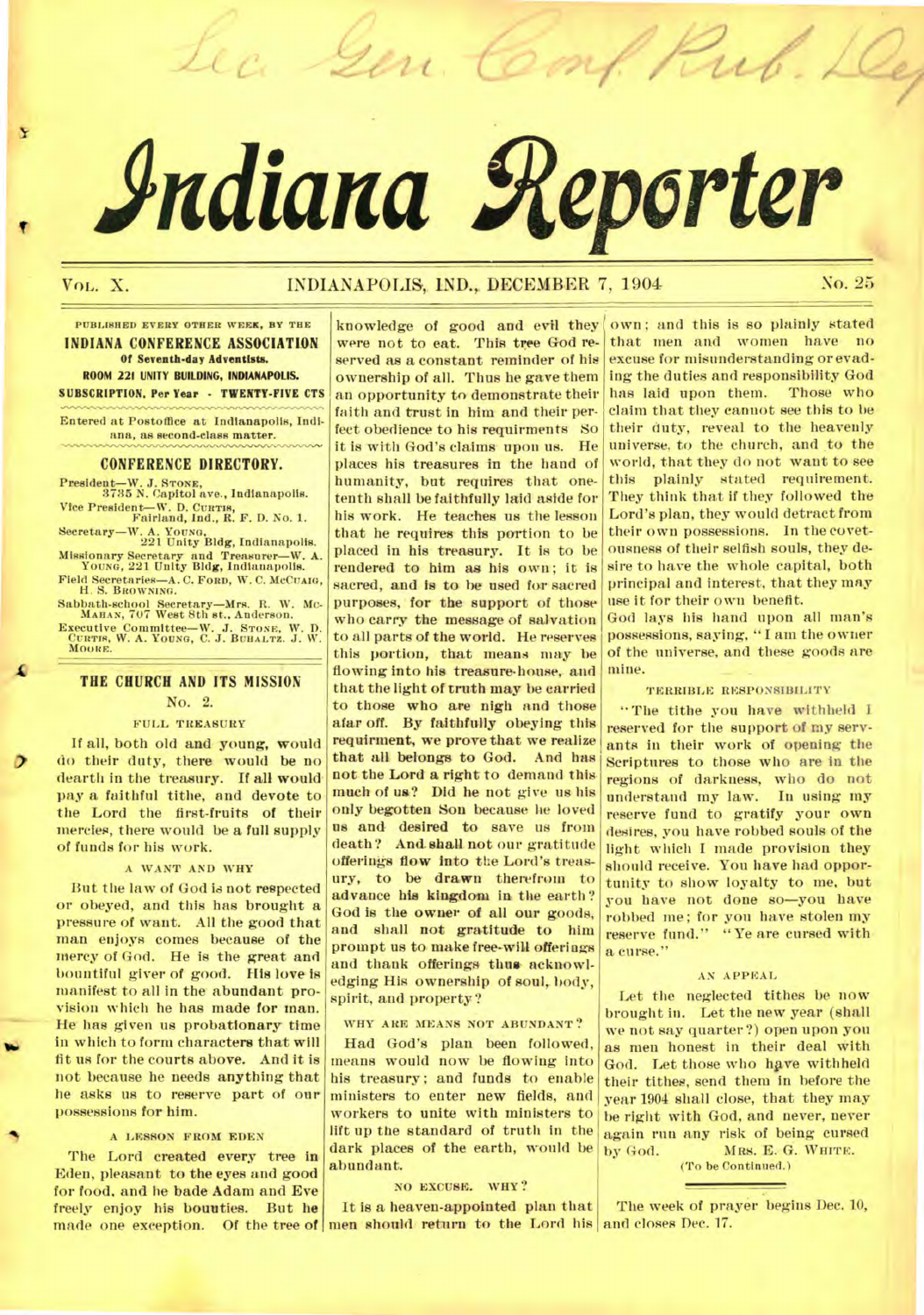### **PRAYER AND MISSIONS**

The experience of the church in apostolic days, as recorded in the New Testament, reveals an inseparable connection between prayer and missions. Matthew relates an instance :-

" And Jesus went about all the cities and villages, teaching in their synagogues, and preaching the gospel of the kingdom, and healing every disease among the people. But when he saw the multitude, he was moved with compassion on them, because they fainted, and were scattered abroad, as sheep having no shepherd. Then saith he unto his disciples, The harvest truly is plenteous, but the laborers are few ; pray ye therefore the Lord of the harvest, that he will send forth laborers into his harvest." Matt. 9 : 35-38.

Christ was the great model Missionary. He left his home iu heaven and came to this sin-striken world where the lost and suffering were, to save them. He went about all the cities and villages, teaching the people, and preaching the gospel of the kingdom, and healing every kind of sickness and disease among the people.

As he engaged in this blessed unselfish ministry, and saw the weary, suffering multitudes scattered abroad, as sheep having no shepherd, he was moved with compassion on them. He said to his disciples, "The harvest truly is plenteous, but the laborers are few."

Up to this point we have the situation as it existed—the pressing needs of the suffering, perishing multitudes, and the altogether inadequate supply of workers. What was the recourse recognized by Jesus. and pointed out to his disciples?— It was prayer. "Pray ye therefore the Lord of the harvest that He will send forth more laborers into his harvest."

This record certainly shows that the redeemer of the world, who is the source of supplies for all true missionary enterprises, teaches the closest possible union of prayer and missions. From this time to the close of the Bible record of missionary experiences in the early church, earnest, unceasing, prevailing prayer is represented as preceding, setting in motion, carrying forward, and consummating that glorious work that gave the gospel to all the world in that generation.

Has this law of the kingdom<br>changed? Is there now another Is there now another way by which the church is to be stimulated, sent forth, and- sustained in the world-wide missionary effort?

How consistent that Seventh Day Adventists, who have been raised up to give the last warning message of the gospel-the last call of mercy-to the world, Should set apart a season of time each year for special prayer in behalf of this great missionary undertaking. Oh, that there shall be earnest prayer indeed for the progress of this cause! The missionaries toiling in difficult, destitute, sincursed fields at home and in the regions afar off, need the earnest, triumphant prayers of the church of Christ. The multitudes of suffering, misguided, disheartened, souls In all lands need the sympathetic, affectionate prayers of those who have found the help they need. The men who have been appointed by the church to carry the responsibilities connected with the general management of this great missionary movement, need the prayers of God's people. And the treasury of the church needs the prayers of the church. Every *week* of the year that treasury must send forth at least three thousand dollars to support the missionaries who are now devoting their lives entirely to this work. They have left homes, friends, and worldly vocations to give their lives wholly to missionary service. Their provision for support is their confidence in the promise of God, "Lo, I am with you alway, even unto the end of the world." The earth is the Lord's and the fulness' thereof; and he has arranged that his church shall be the visible support of his If the church will do her duty in prayer and giving, the Lord will supply her with the means. I repeat—the treasury of the church needs the prayers of the church.

The time and the situation to which we have come, call for the earnest, importunate, heartfelt prayers of Seventh Day Adventists at this time. Let every professed believer in the Third Angel's Message join with all his soul in the coming week of prayer services.

One magnificent feature of the week of prayer for 1904 will be the effort to raise \$80,000 in the annual offerings to missions.

This can easily be done, and what wife in house to house work.

a burden of care and continual perplexity It will lift from many hearts. Blessed Master, thou who hast said, "It is more blessed to give than to receive," breathe this assurance into the hearts of all thy children, leading them to give as thou hast prepared them, and as thy suffering cause needs at this very time.

A. G. DANIELLS.

### **WARNING, WARNING!!**

There is a man traveling in Indiana, and some times in adjoining states, having a club foot, representing himself sometimes as an advent-1st minister, and other times just as an adventist. He usually tells the story of losing his horse and is in search of it, or has just found it and lacks a few dollars of having enough to pay for its keeping, advertising, etc. Represents that lie has a farm somewhere, and has bees, and will send the parties from whom he gets money, not only the money, but a crate of honey.

This man has recently gotten money from no less than six of our pe9ple throughout the state, and he is a deceiver, an.I a great imposter. And if he turns up again among our brethren or sisters he should be at once reported to the authorities and he arrested, and word sent to our office At Indianapolis. It is too bad for so much money to be procured. from our brethren by a deceiver. He has been advertised several times, but our brethren seem to forget it, and. he looks up our new companies and takes the advantage of them.

ix

He is a man about 5 ft. 8 in. tall, dark hair streaked with gray, mustache dark brown, flushed face, eyes gray, close. set, and right foot is club foot. The man has practiced this for fifteen years, and is wholly unworthy any confidence, and should be punished. There are many deceivers traveling over the country, who should not be taken in. Our people should carry something in the way of a recommendation if they are traveling over the country, or at least a tithe receipt. W. J. STONE.

Elder Buhalts' father and mother have located at Martinsville. This will add to the number of the company there, and will permit Elder Buhalts to have the assistance of his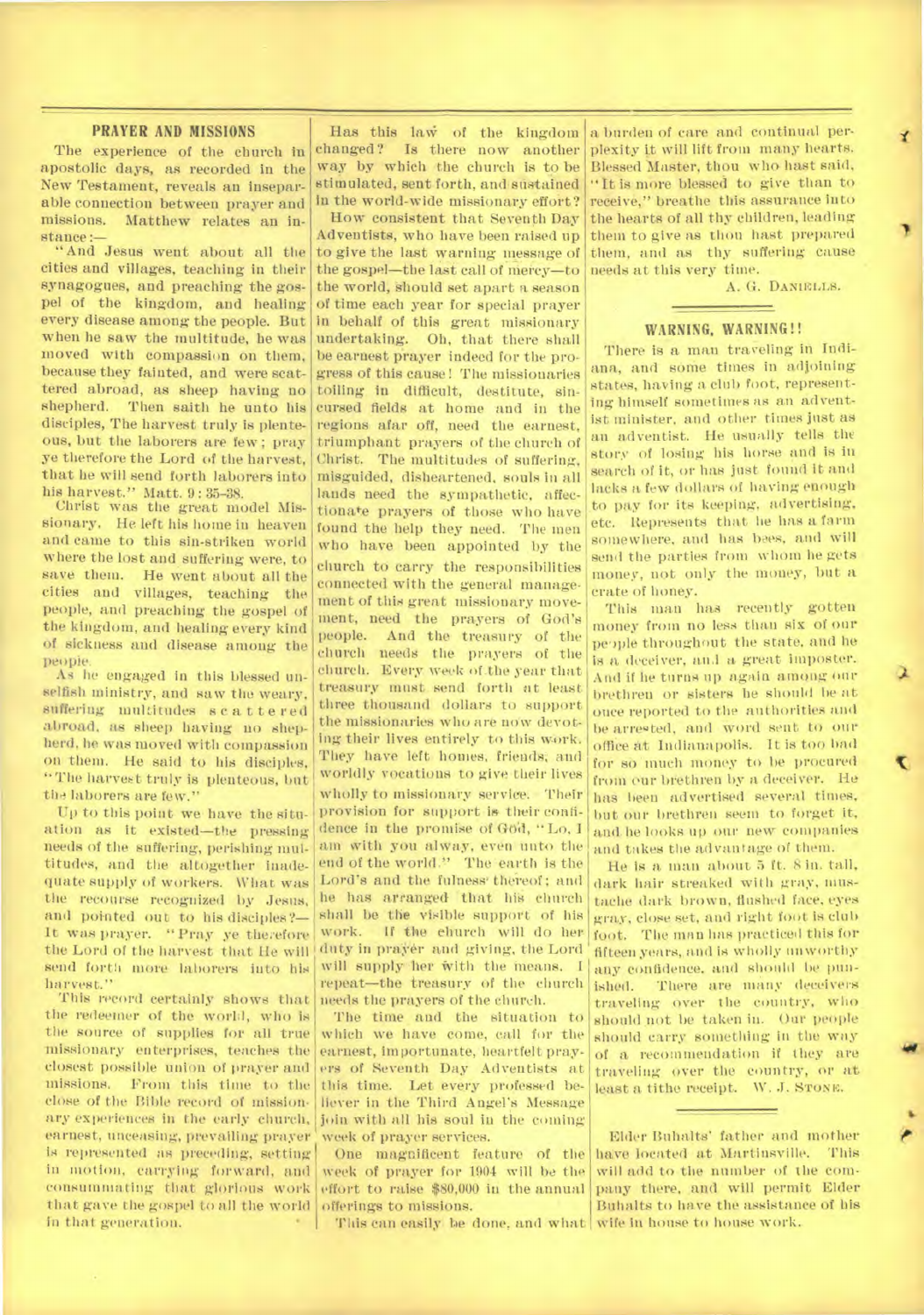### **ANOTHER WEEK OF PRAYER**

Quickly another year has passed into eternity, bringing to us another annual season of prayer and seeking God.

As I have thought of our greatest need as a people at this time, I am thoroughly convinced that it is, a REALIZATION of the message and work that God has entrusted to us, and the FACT that we are in the last generation and surrounded with the perils of the last days. We do not SENSE the truthfulness of the truths we profess to believe. In fact, with many of us, our belief is only a profession. Our lives demonstrate that we have not a living faith, for our acts say to the world, that we are laying our plans for time to continue for many years to come.

As I look over the past year and see what has been accomplished by seventy-five thousand Seventh Day Adventists, and compare this, with the results of one-tenth of our number tairty years ago, or think what a thousand laborers might accomplish in one year if fired with a genuine belief that " the end of all things is at hand," and a zeal that would certainly characterize a people that really believed the Lord would come in this generation, I am profoundly convinced that a change must come to this people, and we must have an experience unknown us more strongly than ever before? to many of us, and there must be a loosening of Our hold upon the things of this world and a grasping of eternal things. Then we shall see a mighty forward movement and as much accomplished in one month as we now see in a year.

need? Then shall not this week of Christ, when he left all for our salvaprayer be so spent that the thing we need so much may be accomplished in us, and for us?

As has been said by another, the Week of prayer is not to enlist a if not to be invested now, in giving Lord in us, or in the message, but it is a time when we are to give our the cause than a thousand, or even studying the message and work their means when it will be too late. more thoroughly than ever before, and placing ourselves in the channel plish for God's people all that God where God can communicate to us a desires it shall. It may, if we will let knowledge of our condition, and a it. Will we do it? May this be a

sense of the magnitude and importance of our work. What every Seventh Day Adventist needs now, is to stand where he can hold sweet intercourse with God day by day and constantly be kept and guided by his mighty power.

It is my greatest desire to stand so related to God day by day, that I may constantly have the guidance of holy angels. This should be the desire of all. The work entrusted to Seventh Day Adventists is, in God's sight, the greatest thing in the world to-day. Why should not we, regard it in the same way? I am sore we will when we begin to comprehend the solemn meaning of this message to all the inhabitants of the world. Every thing else will sink into insignificance. Then why not throw our whole souls into this work, and arise as a body, and give this message to the people of Indiana, and all the world quickly?

There are many places in this state where the Third Angel's Message has never been preached and numerous calls are coming from all parts of the world for some one to come and preach to them the message; but many of the appeals can not be answered, because of a lack of men and means. How long must this state of things continue? Does not the urgency of the case appeal to Shall not the results of this week of prayer place at the disposal of our Mission Board, not only the money needed, but an army of consecrated workers who will go forth to carry the message with power?

Do we not all desire that our ference for \$80,000 to meet present whole being shall be thrilled with a demands. This is none too much ; sense of the importance of the mes- and if God's people everywhere catch sage? And is not this our greatest the spirit of sacrifice possessed by greater interest on the part of the the message to all the world quickly? lives more fully to God: when we are a million will be after probation to take time to meditate and pray, closes, when many will come with A call is made by the General Contion, this amount will be easily raised. God has placed in the hands of Seventh Day Adventists many thousands of dollars; and what is it for, Now, one dollar is worth more to

May this week of prayer accom-

time of the greatest revival ever witnessed in this denomination : and may we set the pace that shall continue until the work shall triumph<br>gloriously. W. J. STONE. W. J. STONE.

### **TITHES FOR NOVEMBER, 1904.**

| ARTOH                                                                                                                                                                                                                                                                             | 50                                            |
|-----------------------------------------------------------------------------------------------------------------------------------------------------------------------------------------------------------------------------------------------------------------------------------|-----------------------------------------------|
|                                                                                                                                                                                                                                                                                   | 11<br>$\omega$                                |
|                                                                                                                                                                                                                                                                                   | 25<br>58                                      |
|                                                                                                                                                                                                                                                                                   |                                               |
|                                                                                                                                                                                                                                                                                   | .                                             |
|                                                                                                                                                                                                                                                                                   |                                               |
|                                                                                                                                                                                                                                                                                   |                                               |
|                                                                                                                                                                                                                                                                                   |                                               |
|                                                                                                                                                                                                                                                                                   |                                               |
|                                                                                                                                                                                                                                                                                   | $\begin{array}{r}\n 320 \\ -320\n\end{array}$ |
|                                                                                                                                                                                                                                                                                   |                                               |
|                                                                                                                                                                                                                                                                                   |                                               |
|                                                                                                                                                                                                                                                                                   |                                               |
| lenver <b>Samman Miller and State</b><br>ı                                                                                                                                                                                                                                        |                                               |
|                                                                                                                                                                                                                                                                                   |                                               |
|                                                                                                                                                                                                                                                                                   |                                               |
|                                                                                                                                                                                                                                                                                   |                                               |
|                                                                                                                                                                                                                                                                                   | $\overline{51}$                               |
| Elwood                                                                                                                                                                                                                                                                            | 19                                            |
|                                                                                                                                                                                                                                                                                   | ē,<br>O(1)                                    |
|                                                                                                                                                                                                                                                                                   | 15<br>61                                      |
|                                                                                                                                                                                                                                                                                   | 30<br>1                                       |
|                                                                                                                                                                                                                                                                                   |                                               |
|                                                                                                                                                                                                                                                                                   | 2<br>$\overline{40}$                          |
|                                                                                                                                                                                                                                                                                   | $1 - 1$<br>$\frac{51}{70}$                    |
|                                                                                                                                                                                                                                                                                   | 23                                            |
|                                                                                                                                                                                                                                                                                   |                                               |
|                                                                                                                                                                                                                                                                                   | $\frac{1}{2}$                                 |
| Elwood<br>Farmersburg<br>Farmersburg<br>Farmersburg<br>Franklin<br>Franklin<br>Glenwood<br>Glenwood<br>Hartford City,<br>Hartford City,<br>Hartford City,<br>Hartford City,<br>Hartford City,<br>Hartford City,<br>Hartford City,<br>Hartford City,<br>Hartford City,<br>Hartford | 92                                            |
|                                                                                                                                                                                                                                                                                   | 6<br>89                                       |
|                                                                                                                                                                                                                                                                                   | 5<br>$\omega$                                 |
|                                                                                                                                                                                                                                                                                   | 10<br>7                                       |
|                                                                                                                                                                                                                                                                                   |                                               |
|                                                                                                                                                                                                                                                                                   | $\frac{21}{25}$<br>25<br>72                   |
|                                                                                                                                                                                                                                                                                   |                                               |
|                                                                                                                                                                                                                                                                                   | 96                                            |
|                                                                                                                                                                                                                                                                                   |                                               |
|                                                                                                                                                                                                                                                                                   | $\overline{58}$<br>3                          |
|                                                                                                                                                                                                                                                                                   |                                               |
|                                                                                                                                                                                                                                                                                   | 29<br>15                                      |
|                                                                                                                                                                                                                                                                                   | 11                                            |
|                                                                                                                                                                                                                                                                                   |                                               |
|                                                                                                                                                                                                                                                                                   | 33<br>$+6$                                    |
|                                                                                                                                                                                                                                                                                   |                                               |
|                                                                                                                                                                                                                                                                                   | 65<br>6                                       |
|                                                                                                                                                                                                                                                                                   | 25<br>ö)                                      |
|                                                                                                                                                                                                                                                                                   |                                               |
| Lutton<br>Logansport                                                                                                                                                                                                                                                              |                                               |
|                                                                                                                                                                                                                                                                                   |                                               |
|                                                                                                                                                                                                                                                                                   | 46 30                                         |
|                                                                                                                                                                                                                                                                                   | 34 66                                         |
|                                                                                                                                                                                                                                                                                   |                                               |
|                                                                                                                                                                                                                                                                                   |                                               |
|                                                                                                                                                                                                                                                                                   | $\overline{11}$<br>70                         |
|                                                                                                                                                                                                                                                                                   |                                               |
|                                                                                                                                                                                                                                                                                   |                                               |
|                                                                                                                                                                                                                                                                                   | 25                                            |
|                                                                                                                                                                                                                                                                                   | $\frac{1}{13}$                                |
|                                                                                                                                                                                                                                                                                   | 5<br>$\omega\omega$                           |
| Logausport<br>Michaels<br>Mechanicsburg<br>Mechanicsburg<br>Michigan City<br>Micheceo<br>Microceo<br>Microceo<br>Microceo<br>Mt.                                                                                                                                                  |                                               |
|                                                                                                                                                                                                                                                                                   | 45<br>(14)                                    |
|                                                                                                                                                                                                                                                                                   | 15<br>34                                      |
|                                                                                                                                                                                                                                                                                   | $-23.2$                                       |
| Muncle<br>New London<br>Noblesville                                                                                                                                                                                                                                               |                                               |
|                                                                                                                                                                                                                                                                                   |                                               |
|                                                                                                                                                                                                                                                                                   | 4 <sup>1</sup><br>00                          |
|                                                                                                                                                                                                                                                                                   | 3<br>54                                       |
|                                                                                                                                                                                                                                                                                   |                                               |
|                                                                                                                                                                                                                                                                                   |                                               |
|                                                                                                                                                                                                                                                                                   |                                               |
|                                                                                                                                                                                                                                                                                   | 10<br>52                                      |
| Ī                                                                                                                                                                                                                                                                                 | 25<br>$^{24}$                                 |
| I                                                                                                                                                                                                                                                                                 | 12<br>91                                      |
| New Marion,<br>North Liberty<br>North Liberty<br>Olivet Chapel<br>Oolitie                                                                                                                                                                                                         | 15<br>4.5                                     |
| I                                                                                                                                                                                                                                                                                 |                                               |
| I                                                                                                                                                                                                                                                                                 | 18<br>21                                      |
|                                                                                                                                                                                                                                                                                   | 11<br>$+5$                                    |
| ontwick<br>Patricksburg<br>Peru<br>Pleasant View<br>Princeton<br>Princeton                                                                                                                                                                                                        | 18<br>50                                      |
|                                                                                                                                                                                                                                                                                   | 87                                            |
|                                                                                                                                                                                                                                                                                   | 31                                            |
|                                                                                                                                                                                                                                                                                   | $_{\rm{B}}$<br>$\omega$                       |
|                                                                                                                                                                                                                                                                                   | 19<br>$5 - 1$                                 |
|                                                                                                                                                                                                                                                                                   | 27<br>29                                      |
|                                                                                                                                                                                                                                                                                   | $\overline{11}$<br>65                         |
|                                                                                                                                                                                                                                                                                   | $\sigma$                                      |
|                                                                                                                                                                                                                                                                                   | 10                                            |
|                                                                                                                                                                                                                                                                                   | 43                                            |
|                                                                                                                                                                                                                                                                                   |                                               |
|                                                                                                                                                                                                                                                                                   |                                               |
|                                                                                                                                                                                                                                                                                   |                                               |
|                                                                                                                                                                                                                                                                                   | $\frac{15}{15}$                               |
|                                                                                                                                                                                                                                                                                   |                                               |
|                                                                                                                                                                                                                                                                                   |                                               |
|                                                                                                                                                                                                                                                                                   |                                               |
|                                                                                                                                                                                                                                                                                   |                                               |
| Second Indianapolis<br>South Bend<br>South Milford<br>Terre Haute<br>Wabash<br>Waldron<br>walkerton<br>Waterloo<br>West Liberty<br>Windfall                                                                                                                                       |                                               |
| Wolf Lake                                                                                                                                                                                                                                                                         |                                               |

Total receipts \$ 1169 90

### **CHURCH SCHOOL TEACHERS**  NOTICE

I have at last found a Daily Register which is quite well adapted to our school work. They are now on sale at the Tract Society Office. Every school should be supplied with one immediately. Price 60 cents. W. D. CURTIS.